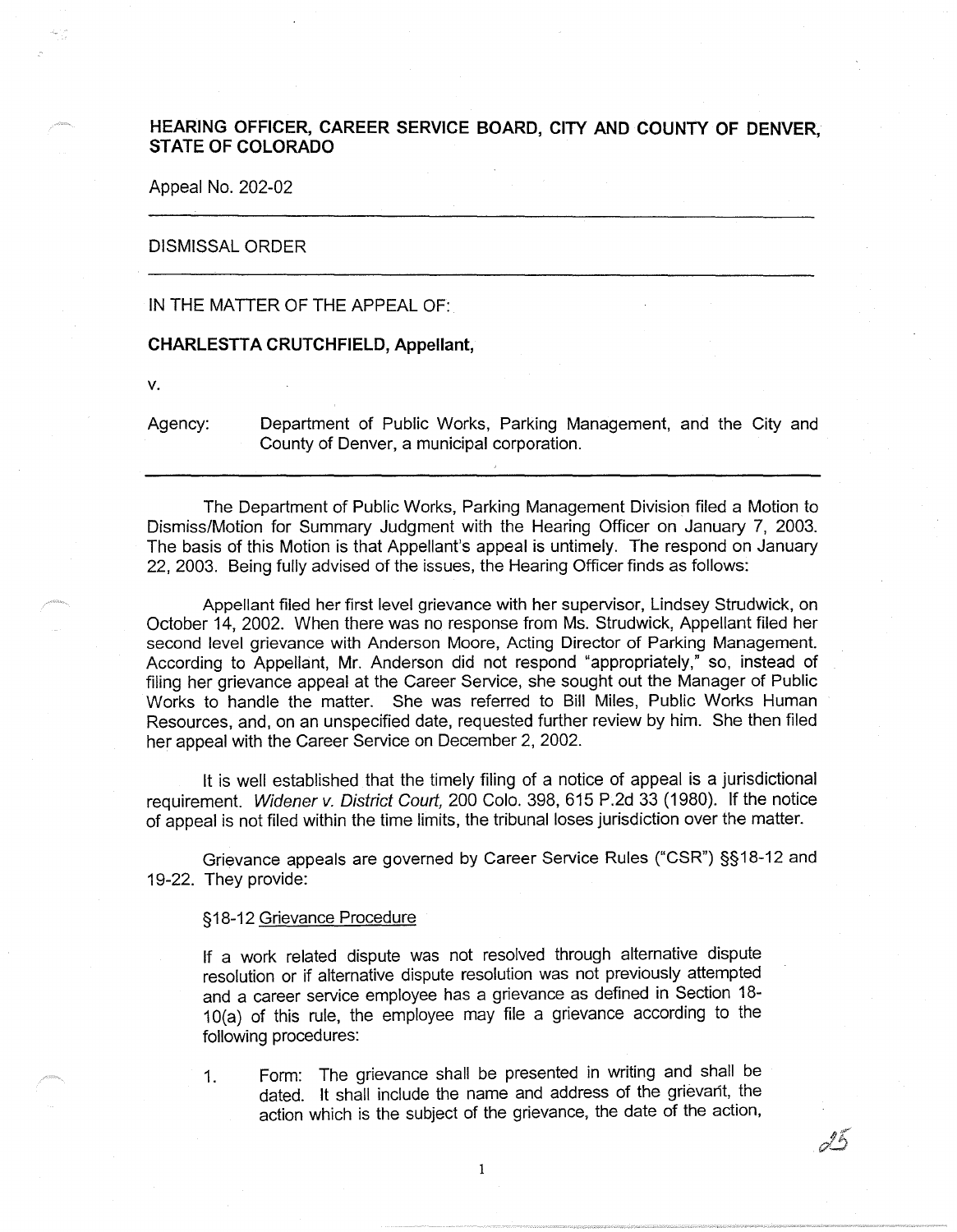and a statement of the remedy sought. The grievance form shall have a certificate of mailing or certificate of hand delivery, which indicates the date the grievance was placed in the mail or was hand delivered to the immediate supervisor.

- 2. Filing with Supervisor: The employee shall present a grievance to the immediate supervisor within ten (10) calendar days after notification of the action which gives rise to the grievance. The supervisor shall consider the grievance and within ten (10) calendar days give the employee dated, written notice of a decision. The immediate supervisor's written decision shall contain a certificate of mailing or certificate of hand delivery which indicates the date the supervisor's decision was mailed or hand delivered to the employee. The period of time shall be computed in accordance with subparagraph 19-22 a) 2).
- 3. Filing with Agency Head: If the response of the immediate supervisor does not resolve the grievance and the employee wishes to pursue the grievance further, the employee shall presnet the grievance to the head of the agency, or designee, in writing within ten (10) calendar days after receiving the decision of the immediate supervisor. The grievance form filed with the head of the agency or designee must contain a certificate of mailing or certificate of hand delivery.

If the immediate supervisor has not responded to the grievance within ten (10) calendar days and the employee desires to pursue the grievance further, the employee must present the grievance in writing to the head of the agency or designee no later than ten ( 10) calendar days after the supervisor's response was due. The grievance form filed with the head of the agency or designee must contain a certificate of mailing or certificate of hand delivery.

The head of the agency, or designee, shall consider the grievance and shall give the employee dated, written notice of a decision within ten (10) calendar days from the date contained on the certificate of mailing or certificate of hand delivery. The written decision from the head of the agency or designee shall contain a certificate of mailing or certificate of hand delivery. The period of time shall be computed in accordance with subparagraph 19-22 a) 2).

4. Filing with the Career Service Authority: **If the employee still feels aggrieved after receipt of this decision,** or the agency head has not responded within ten (10) calendar days, and the grievance concerns an alleged violation of Charter provisions relating to the Career Service, ordinances relating to the Career Service, or the Career Service Rules, and the employee wants to pursue the grievance further, **the employee must appeal to the Hearings Officer of the Career Service Board in accordance with the provisions of Rule 19 APPEALS.** The period of time shall be computed in accordance with subparagraph 19-22 a) 2).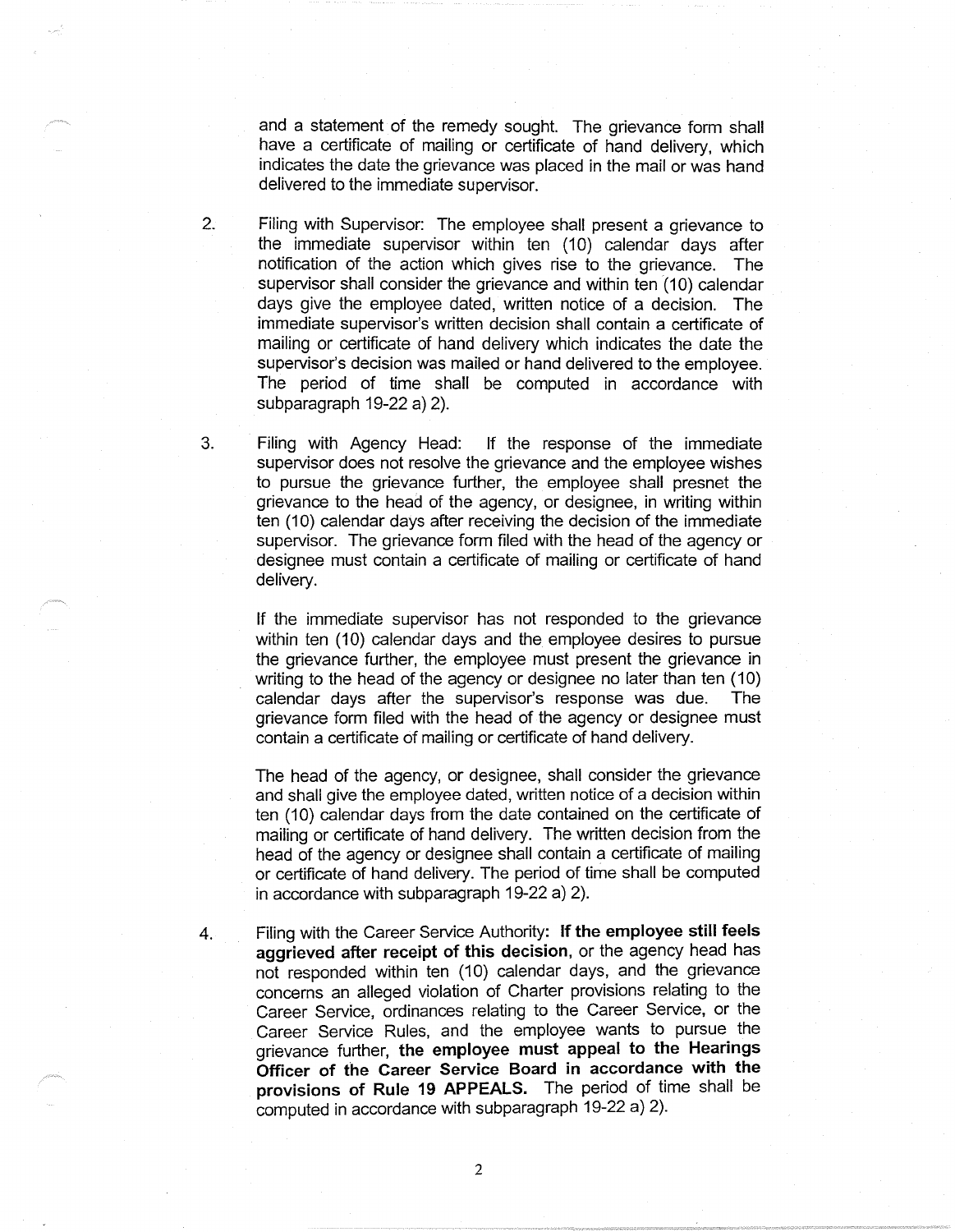(emphasis added)

CSR §19-22 a) provides as follows:

# § 19-22 Time Limitation and Form of Appeal

- a) Time Limitation
	- 1) Every appeal shall be filed at the office of the Career Service Authority within ten (10) calendar days from the date of notice of the action which is the subject of the appeal.
	- 2) The computation of the ten (10) calendar days shall be as follows:
		- (a) The date of notice of the action shall be the date on the certificate of hand-delivery, if hand-delivered to the appellant or the date on the certificate of mailing of notice if sent by U.S. Mail or interoffice mail.
		- (b) The period of time for filing the appeal starts on the day following the date of the notice of action OR DATE OF INACTION.
		- (c) Unless otherwise specified, all time periods are calendar days.
		- (d) If the final date of the appeal period falls on a day the Career Service Authority office is not open for business, the final date for appeal shall be construed to be the next working day.

The appeal period ends at 5:00 p.m. (close of business) on the final date for appeal.

Because timeliness is a preliminary jurisdictional issue, Appellant has the burden of establishing that her appeal is timely.

The action Appellant is appealing took place on October 11 , 2002. She had ten days to file her first level grievance with her supervisor. She did that. Since her supervisor did not respond within ten days, Appellant had another ten days to request a second level review. Appellant did this in a timely manner by filing her second level grievance on November 4. Mr. Anderson responded within ten days, on November 13, 2002. Under CSR §§18-12 4. and 19-22 a), Appellant had ten days to file her appeal at the CSA Hearing Office. Because November 23, fell on a Saturday, Appellant actually had until November 25 to file the appeal. [CSR §19-22 a) 2) (d)]. Instead of following the procedure outlined in the CSR, Appellant chose to take the matter to the Manager of Public Works for his review first. She claims that she met with Mr. Miles, but she does not specify when that occurred. Appellant did not file her appeal with the Hearing Officer until December 2.